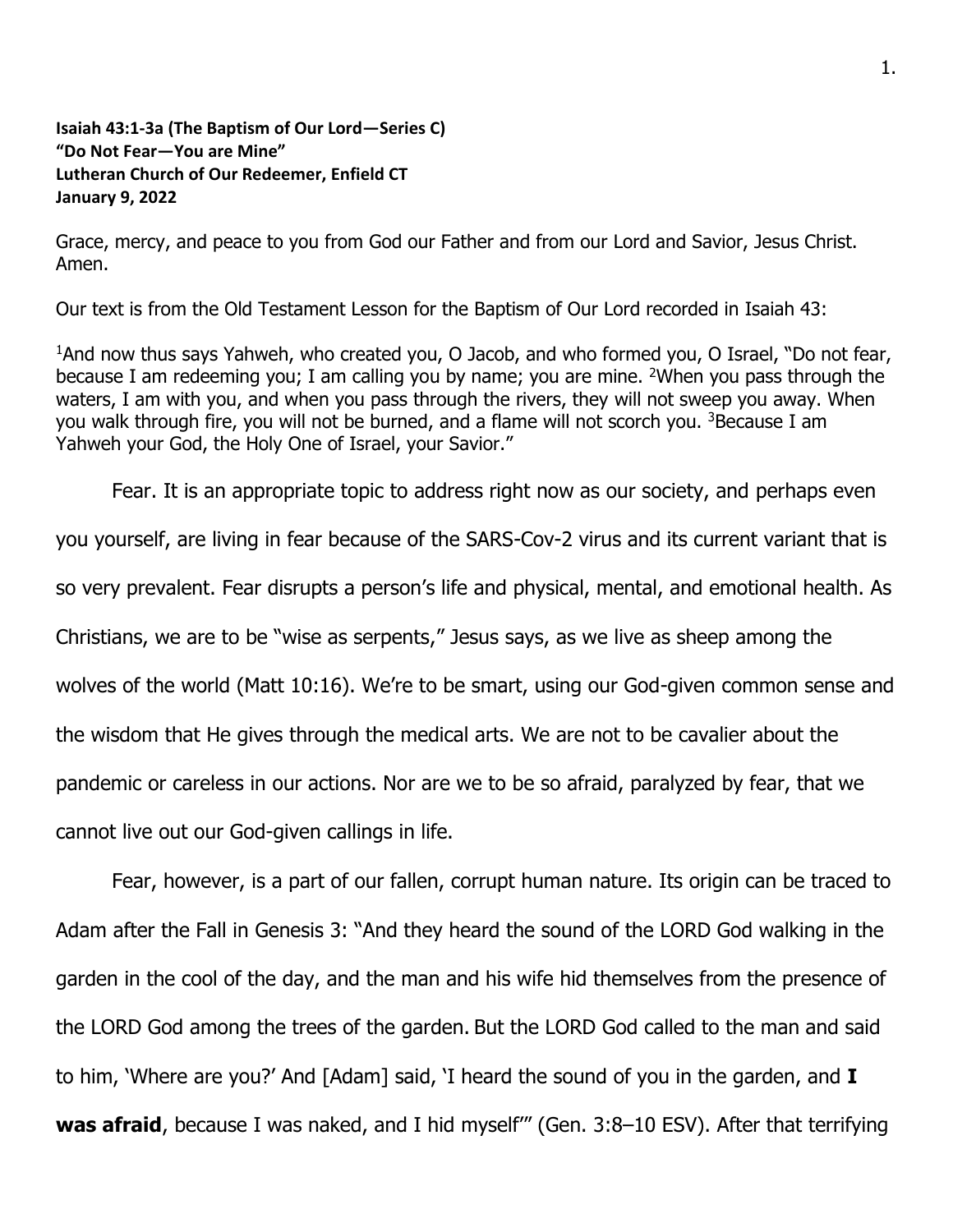moment in the Garden, the human race has lived with the constant possibility and even the threat of being afraid. And we are afraid of many things, aren't we? Just look at the list of phobias, from the Greek word meaning "fear."

I have become more confident in my understanding that "fear" is a tool of Satan that he uses to drive us away from God. In his 1527 pamphlet, *Whether One May Flee from a* Deadly Plague, Pastor Martin Luther wrote, "[Satan] is such a bitter, knavish devil that he not only unceasingly tries to slay and kill, but also takes delight in making us deathly afraid, worried, and apprehensive so that we should regard dying as horrible and have no rest or peace all through our life. And so the devil would excrete us out of this life as he tries to make us despair of God, become unwilling and unprepared to die, and, under the stormy and dark sky of fear and anxiety, make us forget and lose Christ, our light and life, and desert our neighbor in his troubles. We would sin thereby against God and man; that would be the devil's glory and delight. $^{\prime\prime}$ <sup>1</sup>

Luther was realistic. Like you and I, he knew that even as Christians we are not immune from suffering. There's no vaccination for that! God says through Isaiah, "When you pass through the waters . . . . when you walk through fire." In the Scriptures, water and fire taken together form a picture of every danger that could come. These words signify trials, including the trials and troubles that the Christian will face in living life in the fallen, corrupted creation. We are subject to disease. We are exposed also to death. It is as if God were saying

<sup>&</sup>lt;sup>1</sup> Martin Luther, Luther's Works, Vol. 43: Devotional Writings II, ed. Jaroslav Jan Pelikan, Hilton C. Oswald, and Helmut T. Lehmann, vol. 43 (Philadelphia: Fortress Press, 1999), 127.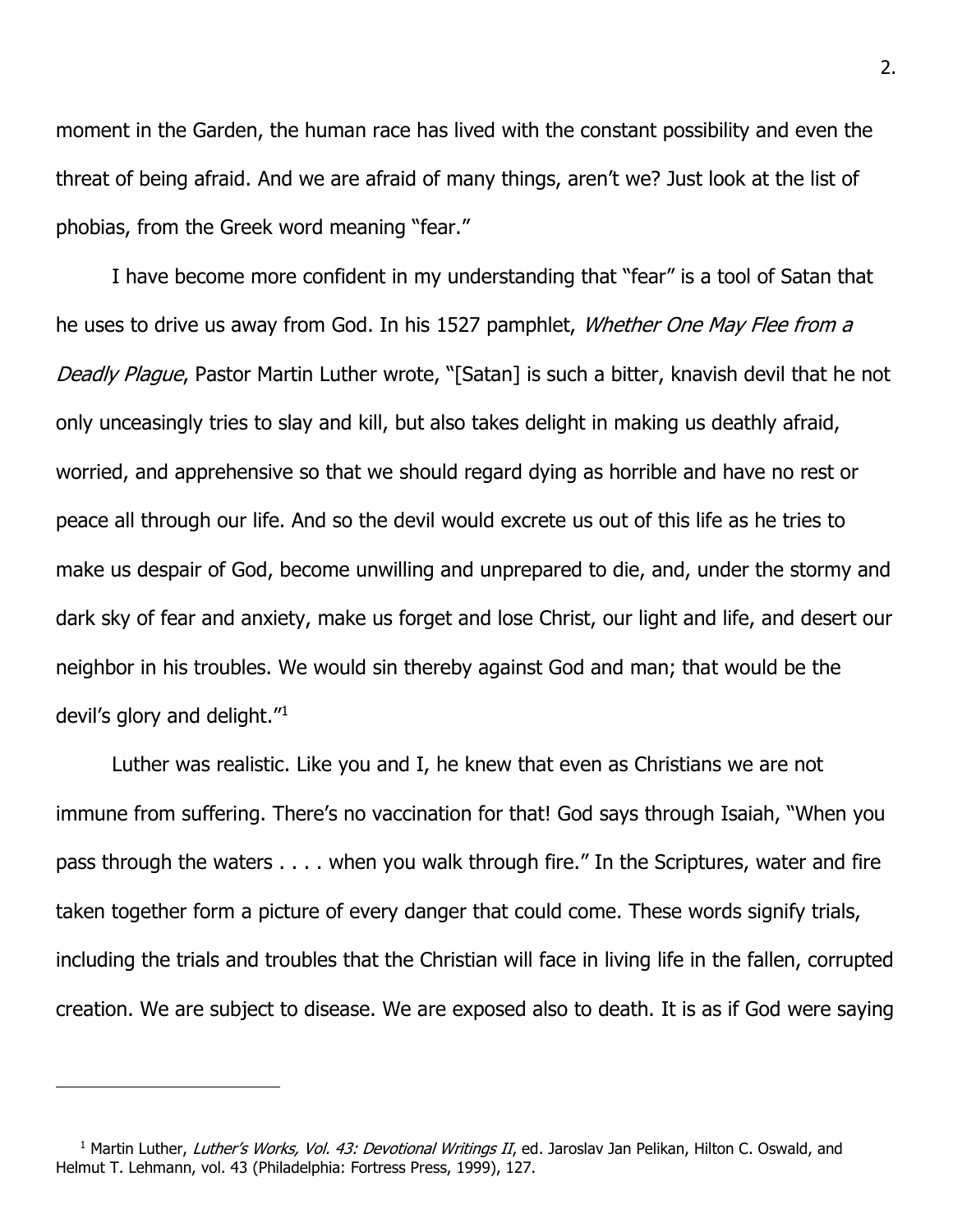through the prophet Isaiah: "There is no one who is not after you. Thus you are in water and fire . . . But do not be afraid, you are My creature, and for that reason, on My account, the world does not put up with you. Yet nothing can harm you."<sup>2</sup>

No one wants to get sick. No one wants to suffer the effects of COVID, flu, cancer, dementia, or any other disease or affliction. No one wants to go through hospitalization. And we certainly do not welcome death, for we know that it is the last enemy to be destroyed at the Coming Again of the Lord Christ. But the devil wants to you be afraid. The devil wants to you see in this pandemic and all the other messed-up events in life that things have just gotten out of God's control. And when you come to believe that, you will be deathly afraid of everything in this life. When you believe that God is no longer Lord, then life can only be a life of fear, hopelessness, and despair.

You and I are not exempt from suffering. We are not free from anxiety and worry. We're not even immune from being afraid. But it is when we are overcome by the things that cause us fear in this mortal life that we are empowered by the Spirit through the Good News Words of our God who is Lord as He says, "Do not fear, because I am redeeming you; I am calling you by name; you are mine." Nothing is out of God's control. Even this pandemic is not outside of God's power and authority. The word wants you to believe that it is. The devil wants you to think that God's doesn't have this one under control. Our sinful natures want to buy into that. But the Lord of Creation intercepts fear's offensive and shuts it down. "I am the

<sup>&</sup>lt;sup>2</sup> Martin Luther, Luther's Works, Vol. 17: Lectures on Isaiah: Chapters 40-66, ed. Jaroslav Jan Pelikan, Hilton C. Oswald, and Helmut T. Lehmann, vol. 17 (Saint Louis, MO: Concordia Publishing House, 1999), 85–87.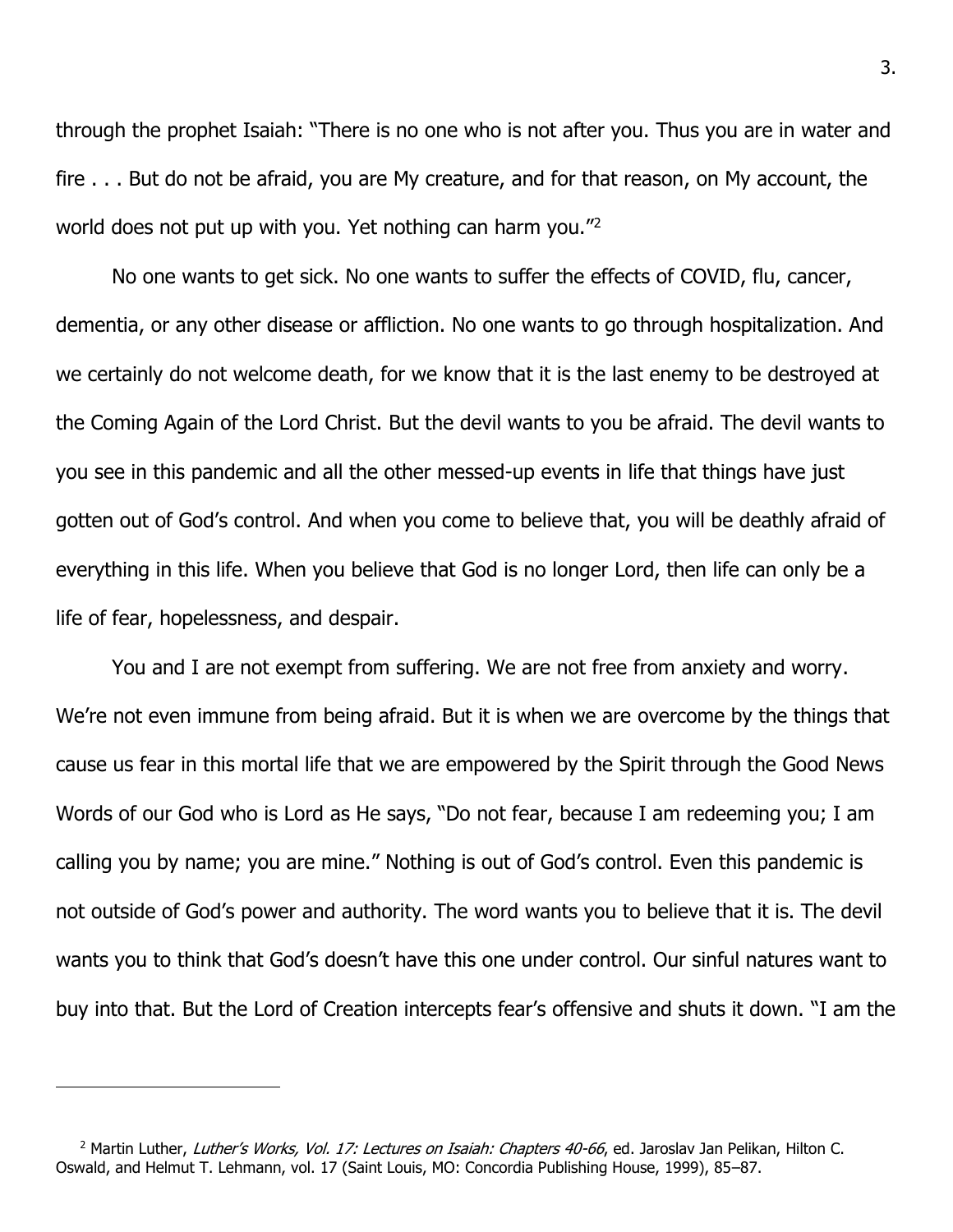God who created you. I am the God who formed you. Do not fear, because I am the God who is redeeming you from all fear. I am the God who is calling you by name. You are mine! Not the devil's; not the world's—Mine!"

Naming is claiming, a claim of ownership. You do not belong to Satan and his fear. You do not belong to the world and its fear. You don't belong to death and its fear. You are washed, you are sanctified, you are justified in the name of the Lord Jesus Christ and by the Spirit of our God" (1 Cor. 6:11 ESV). Baptism affixes the name of the triune God on you.

To claim you as His own sons and daughters, God the Father sent His One-of-a-Kind Son, Jesus, to be our Redeemer and our Savior. He promises to you in His Word, "I am Yahweh your God, the Holy One of Israel, your Savior." Jesus is God in human flesh who bought you back from Satan, sin, fear, and death. God's Son Jesus paid the whopping price for you and me: His own death and damnation on a cross. In Baptism, you receive the fruits of Jesus' cross and resurrection, namely the forgiveness of sins, rescue from death and the devil, and eternal salvation. In the baptismal flood, Yahweh claimed you, and on a hill called Calvary, He paid for you with His Son Jesus.

When God says to you, "You are Mine," He's saying to you, "You belong to Me because I made you. And you belong to Me because I redeemed you through the blood of Jesus, My Son. You are Mine twice!" In other words, God says to you, "You are really Mine." And if we are His, then He is ours, our God, our Lord, our Savior. He is Emmanuel—God with us in the midst of our fears and sufferings. Things have NOT gotten out of God's control. In your affliction you are not alone. God is with you through His Son Jesus Christ by the power and grace of the Holy Spirit whom He has poured out upon you in Baptism.